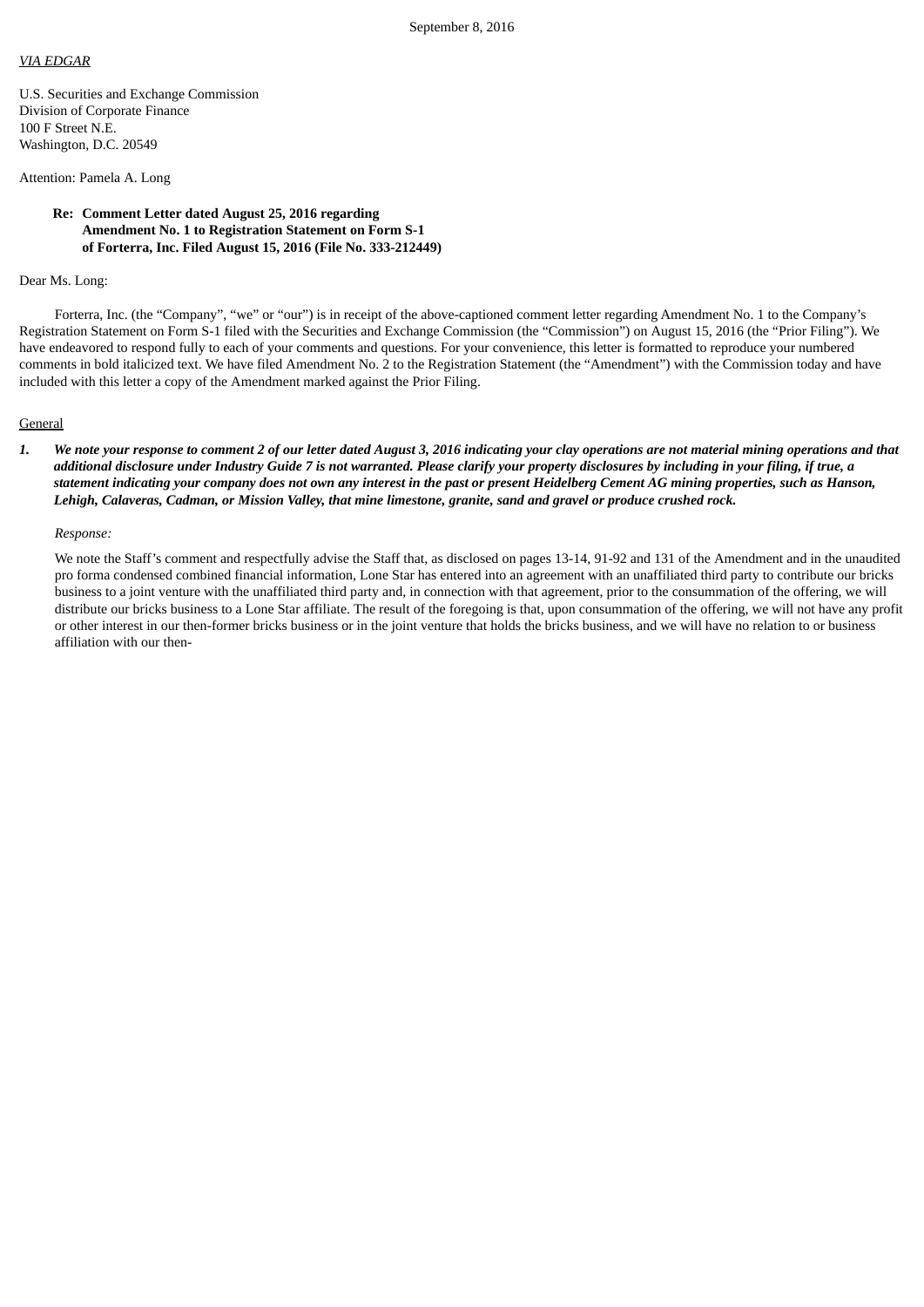former bricks business or the joint venture other than the temporary and limited contractual arrangements noted in the referenced disclosure. Therefore, other than in our Management's Discussion and Analysis of Financial Condition and Results of Operations and our historical financial statements, we have removed the general disclosure regarding our bricks business from the Amendment to more precisely describe the business in which prospective investors will consider investing. As a result, because any mining activities and properties were specific to our bricks business, we have not included the requested disclosure regarding the past or present Heidelberg Cement AG mining properties.

# Unaudited Pro Forma Condensed Combined Financial Information, page 58

2. We note your response to comment 12 of our letter dated August 3, 2016. In regard to the advisory agreement with Hudson Advisors, please address how you intend to replace the services that were provided by this agreement and correspondingly what consideration was given as to whether incremental costs to replace these services need to be reflected in your pro forma financial information pursuant to Rule 11-02(b)(6) of Regulation *S-X.*

*Response:*

We note the Staff's comment and advise the Staff that we have included additional disclosure regarding termination of the asset advisory agreement on page 66 of the Amendment.

3. We note your response to comment 14 of our letter dated August 3, 2016. The range of useful lives provided in your calculations is very broad. For example, we note that machinery and equipment in adjustment 2(a) on page 67 has a range of useful lives of 1 to 20 years. Please expand your disclosures to break down the calculation into smaller components and disclose the range of useful lives for each revised category or consider *providing the weighted average useful lives for each category.*

## *Response:*

We note the Staff's comment and advise the Staff that we have updated the referenced disclosure to provide a weighted average useful life for each category of asset on pages 67, 69, 72 and 76 of the Amendment.

4. We note your response to comments 15 and 16 of our letter dated August 3, 2016. Given that only a portion of the proceeds of the offering will be used to repay debt, please clarify why all of the shares for the offering will be included in the pro forma weighted average shares outstanding and no additional adjustment to the weighted average shares need be made in connection with the dividend. In this regard, we note that the remaining proceeds will be used for working capital and other general corporate purposes based on your disclosures on page 51. We remind you that common shares whose proceeds will be used for general corporate purposes should not be used in computing pro forma EPS.

2